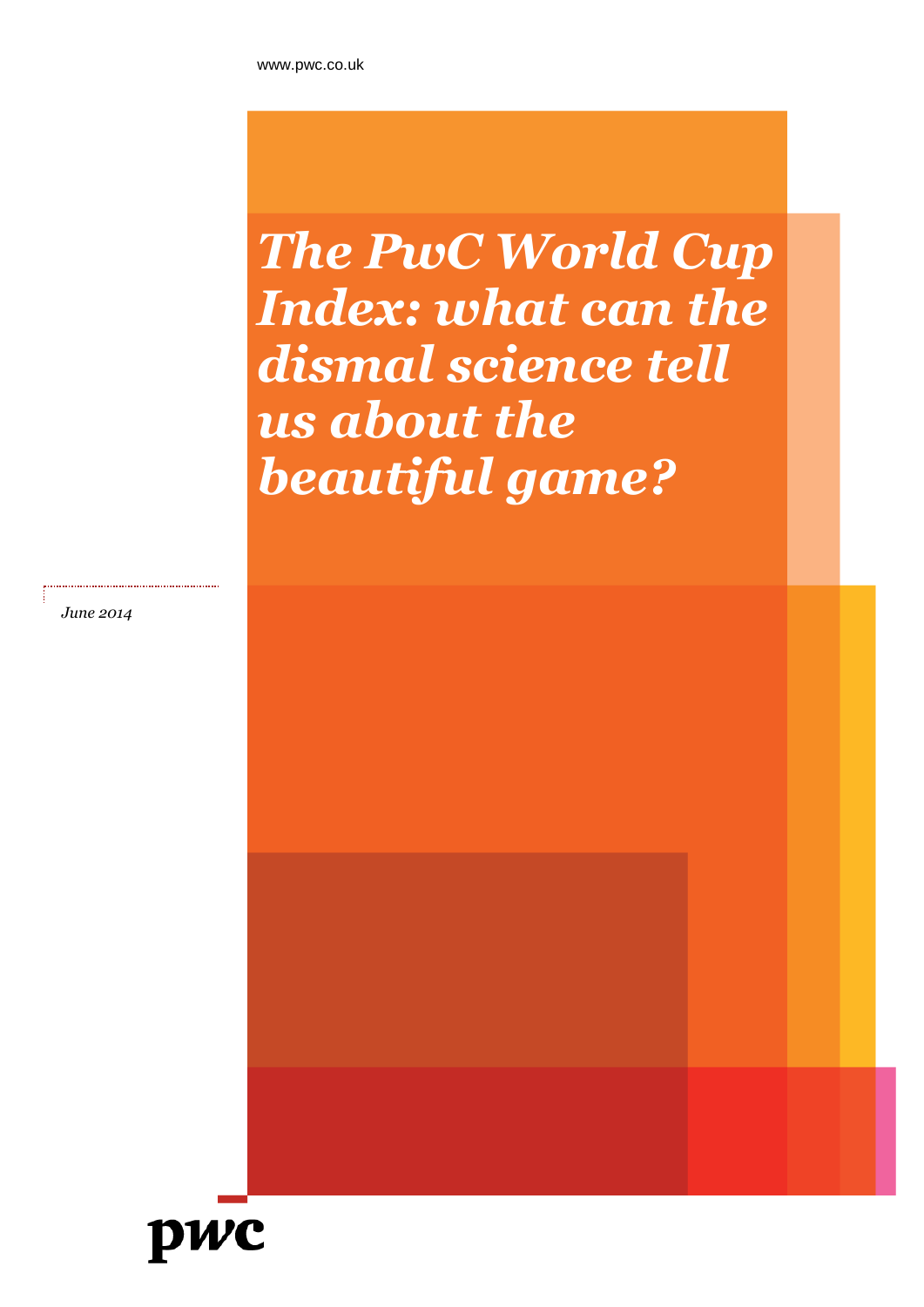# *Contents*

 $\Gamma$ 

| <b>Executive summary</b>                                               |  |
|------------------------------------------------------------------------|--|
| Key features of our analysis                                           |  |
| Money can't buy World Cup success                                      |  |
| Quantity of players and footballing interest is important to success   |  |
| Tradition matters but so does recent form                              |  |
| Home advantage bodes well for Brazil and for the rest of South America |  |
| Are England perennial underachievers?                                  |  |
| Who is in the 'Group of Death'?                                        |  |
| Annex: Technical details of regression models                          |  |
| Contacts and services                                                  |  |
|                                                                        |  |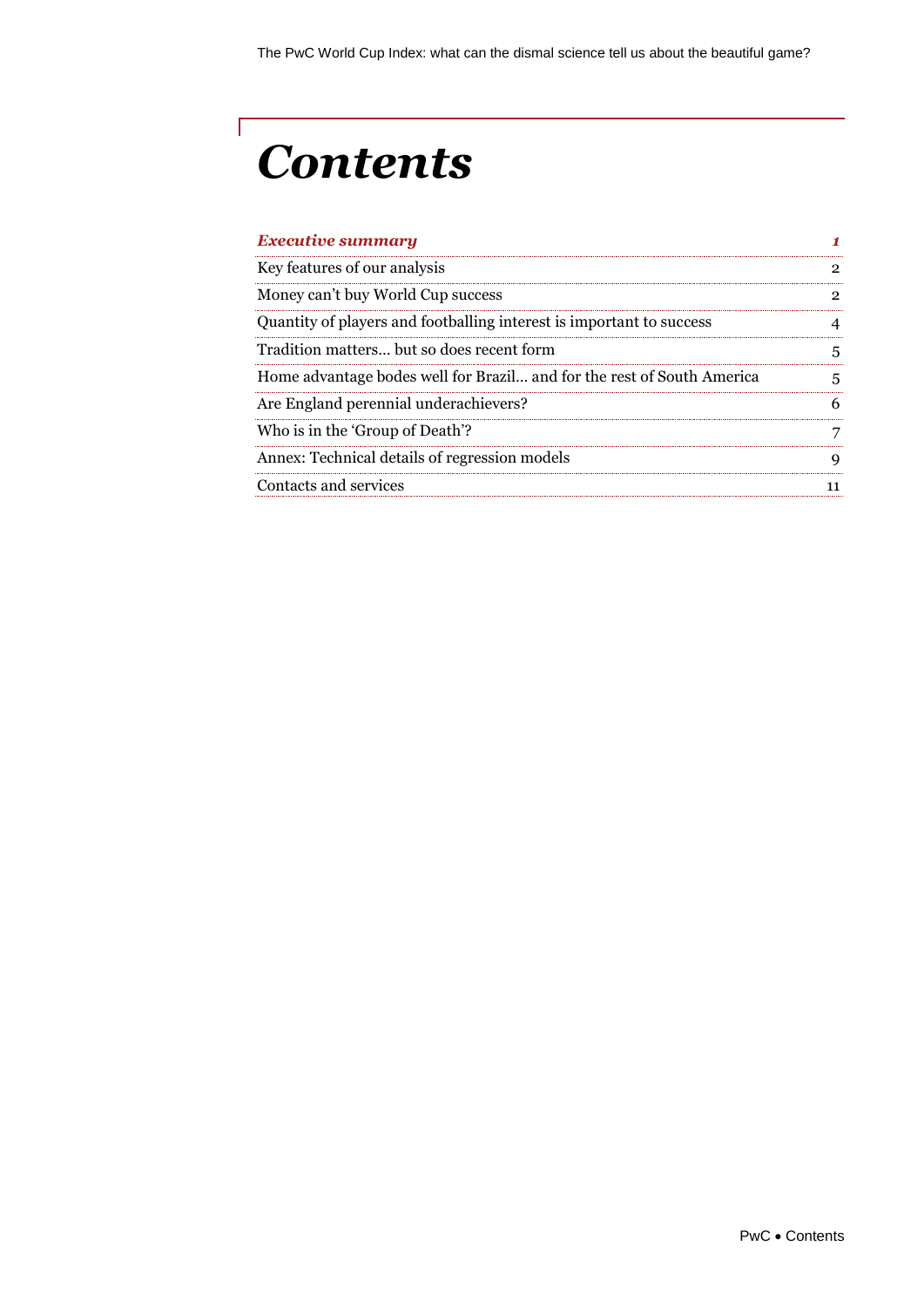## <span id="page-2-0"></span>*Executive summary*

As the 2014 World Cup in Brazil draws closer, there is increasing interest in what makes a successful World Cup nation. This paper (which builds on an earlier one in 2010) contributes to this debate by using econometric analysis to test the correlation between several variables and World Cup performance. We aim to answer the following questions:

- Which characteristics explain historic World Cup performance?
- Which countries have underachieved and overachieved in past World Cups?
- Who are the strongest countries in the 2014 World Cup, and which group is the 'Group of Death'?

### **Home advantage bodes well for Brazil…and for the rest of South America**

Our modelling shows that, on average, host countries can expect to progress a further two rounds than if they were not hosting. There is also a clear 'home region' effect, which may reflect stronger home support and familiar climatic conditions.

### **Money can't buy World Cup success**

In our previous analysis of the Olympics, we found a strong correlation between medal totals and the size of the economy. However, no such relationship was found for the World Cup, with GDP per capita and population failing to explain how well a country performs after controlling for other factors.

Instead, we found a number of football-specific variables which explain World Cup performance better, such as the number of registered football players in each country and average football attendance levels. The other factors that we found to be important were a long-term footballing tradition and recent form as reflected in the FIFA world rankings.

### **Brazil are the favourites, England face a struggle in the Group of Death**

After identifying the extent to which different variables explain World Cup performance, we created a composite indicator which measures the relative strength of each competing country across a weighted average of these characteristics. This produces a 'PwC World Cup Index' that provides a novel way of assessing each country's relative prospects in the 2014 World Cup.

Our indicator suggests that Brazil may be the favourite this summer, due to their combination of footballing tradition and home advantage. But Germany, Argentina and Spain also have good chances.

Meanwhile, England rank eighth on our index, which on the face of it might suggest that the quarter-finals should be attainable. But they are in for a tough battle to progress from the group stages given the slightly superior strength of their rivals Italy and Uruguay. Our analysis suggests this is the 'Group of Death', with the highest combined index score of any of the eight preliminary groups.



### *Figure 1: Estimated relative strength of leading teams in the 2014 World Cup*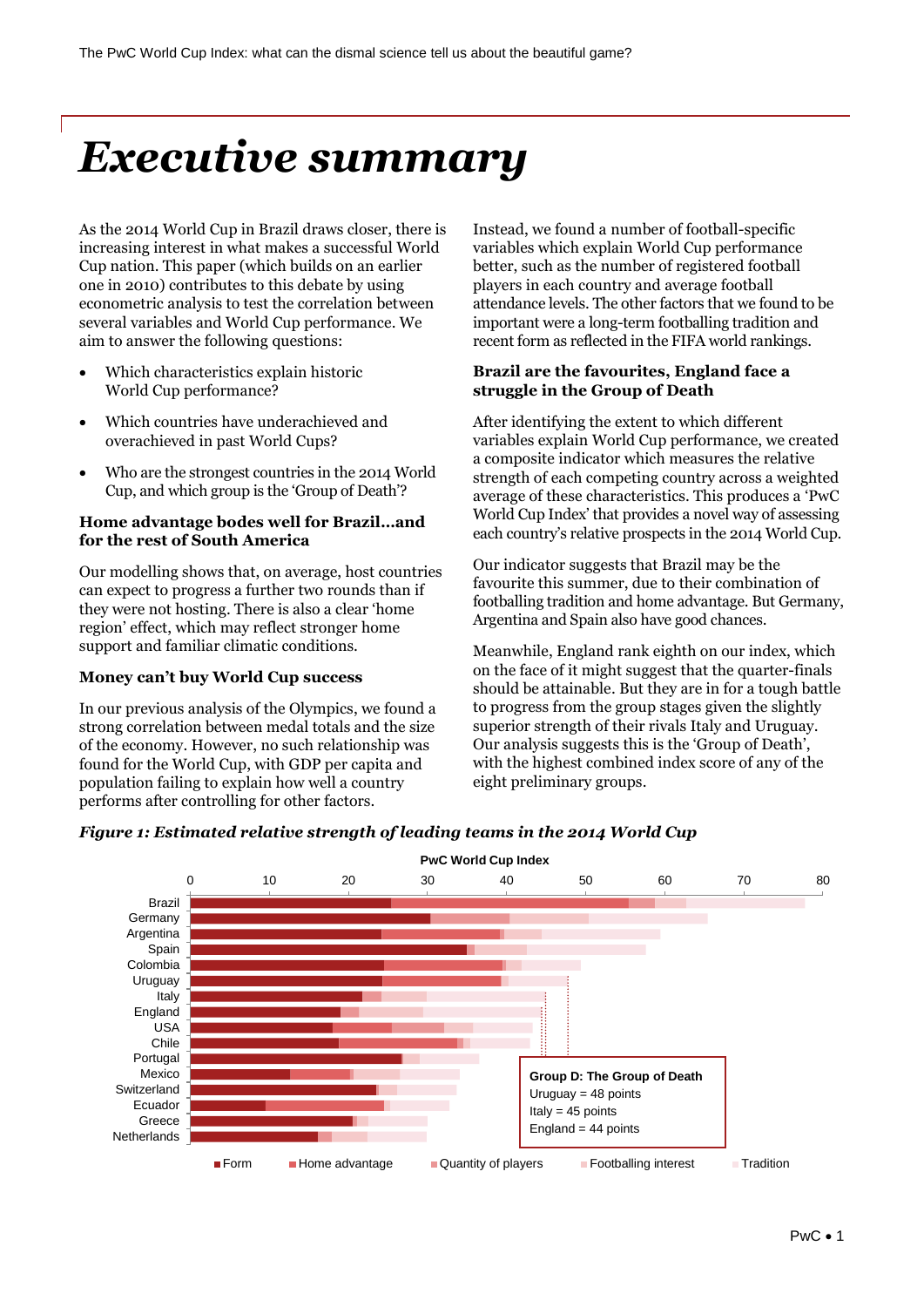# *What can the dismal science tell us about the beautiful game?*

The 19th century historian and essayist, Thomas Carlyle, dubbed economics the 'dismal science' in response to the gloomy writings of Malthus, but it can have its lighter side. In this paper, we apply standard econometric techniques to the 'beautiful game' of football to illustrate how it can help to assess prospects for the 2014 World Cup, which starts in Brazil later this month. This builds on our earlier analyses of the 2010 World Cup<sup>1</sup> , as well as several past Summer and Winter Olympic Games.

We aim to answer the following questions:

- Which factors explain the historic performance of countries in the World Cup?
- Which countries have historically under- and over-performed in the World Cup?
- Who are the strongest countries based on a new PwC World Cup Index for 2014, and which group is the 'Group of Death'?

### <span id="page-3-0"></span>*Key features of our analysis*

We use historic data on the 56 countries who have played at least 6 World Cup finals matches. We measure historical World Cup performance using FIFA's all-time rankings table, which awards three points for a win, one point for a draw and zero points for a loss for every World Cup finals game played<sup>2</sup>.

We find that the following factors are important in explaining past World Cup performance:

- The number of football players available
- The average attendance of top division football matches
- How many times the country has bid to host the World Cup
- Whether the country is from Europe or South America

-

- Whether the country is the home nation or from the same continent as the home nation
- Recent form, as measured in our historical analysis by how the country performed in the last two World Cups, and in our 2014 assessment by the latest FIFA world rankings.

As described further below, these factors were then combined in a new PwC World Cup Index as an indicator of relative prospects in the 2014 World Cup.

Meanwhile, as in our 2010 analysis, we found that economic variables such as GDP per capita and population were statistically insignificant after controlling for football-specific factors. Further details of our technical modelling results can be found in the Annex.

### <span id="page-3-1"></span>*Money can't buy World Cup success*

In the case of the Olympics, we found a statistically significant positive relationship between the number of medals won and average incomes, as measured by GDP per capita. But no such relationship is evident in international football, as shown in Figure 2 below.

Although there is a slight upward slope to the trend line it is statistically insignificant, and GDP per capita explains less than 5% of the variation in World Cup performance across countries.

It seems, therefore, that richer countries do not generally outperform poorer countries at football. This may reflect the fact that football is relatively inexpensive to practice compared to some Olympic sports – footballing skills can as easily be honed in the back streets as in an expensive sports centre.

<sup>2</sup> FIFA World Cup all-time rankings, http://www.fifa.com/worldfootball/statisticsandrecords/tournam ents/worldcup/alltimerankings.html

<sup>1</sup> J. Hawksworth, 'What can econometrics tell us about World Cup performance?', PwC, May 2010.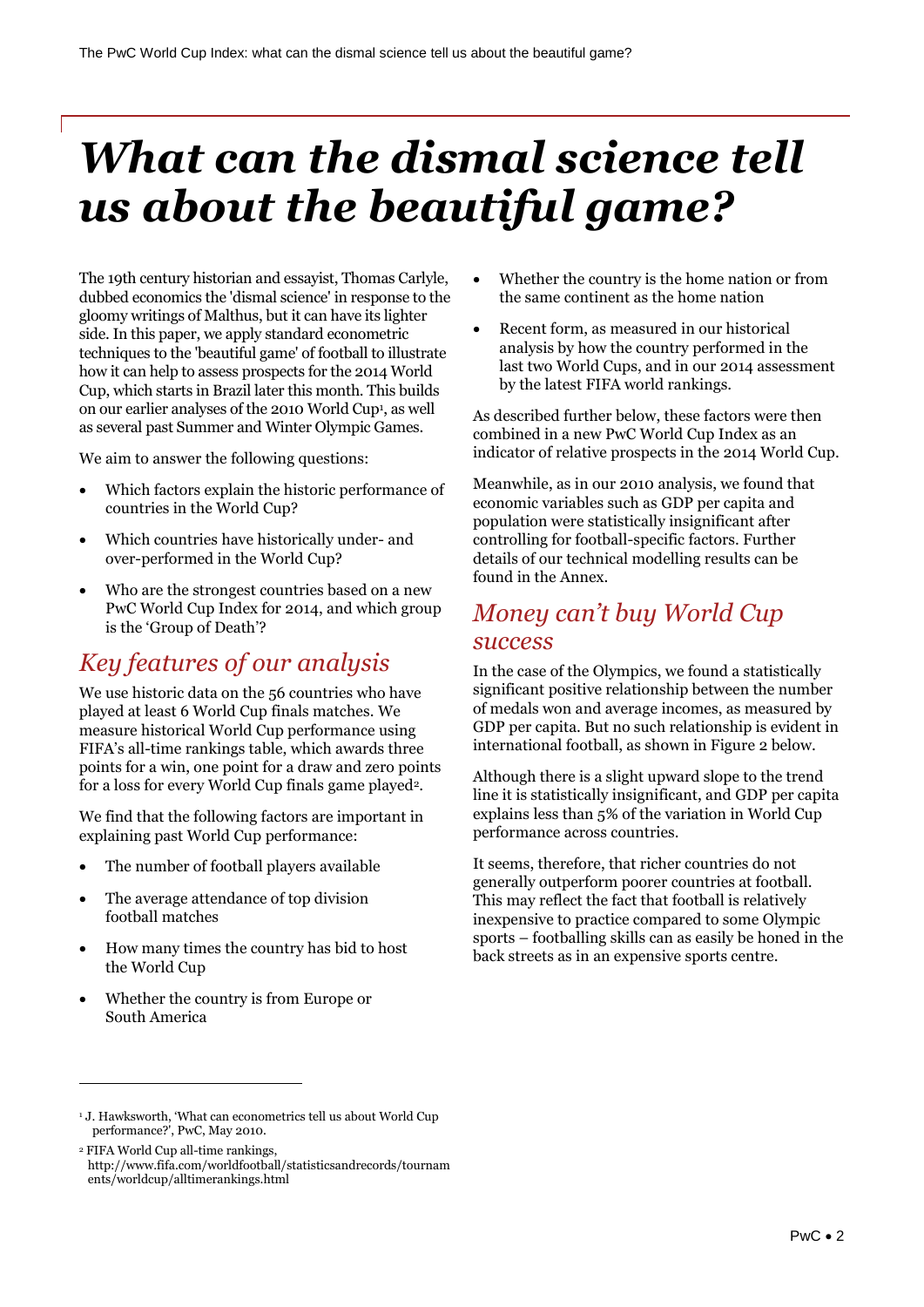In fact, when we add GDP per capita to our final specification its coefficient is negative – so it appears that poorer countries perform better, holding all other variables constant. Previous studies have claimed that this effect arises because as countries become wealthier they provide a greater range of sporting and other leisure activities to choose from, which means that individuals are less likely to choose football as their preferred activity3.

The correlation between population and World Cup success is stronger, with a statistically significant and positive relationship. However, Figure 3 shows there are a number of exceptions with the US in particular failing to capitalise on its larger population, while Uruguay ranks ninth in the all-time World Cup table despite having a population of only 3 million. In addition, the vast populations of China and India have not helped their World Cup success, and they were excluded from our analysis having only played a total of three tournament matches between them.

Although there is a significant correlation between World Cup performance and population, this relationship breaks down when we control for the number of football players available to each country, which provides a much better fit in our model. This means that having a large population does little to enhance footballing performance if it does not produce a larger pool of players from which to choose.

The conclusion that economic variables do not significantly explain World Cup performance was also reached in our 2010 analysis, but in this new paper we extend our analysis to include a number of footballspecific variables that greatly enhance the explanatory power of the model.

### *Figures 2 and 3: The relationship between historic World Cup performance, average income level and population*



-

<sup>3</sup> Berlinschi et al, When Drains and Gains Coincide, 2010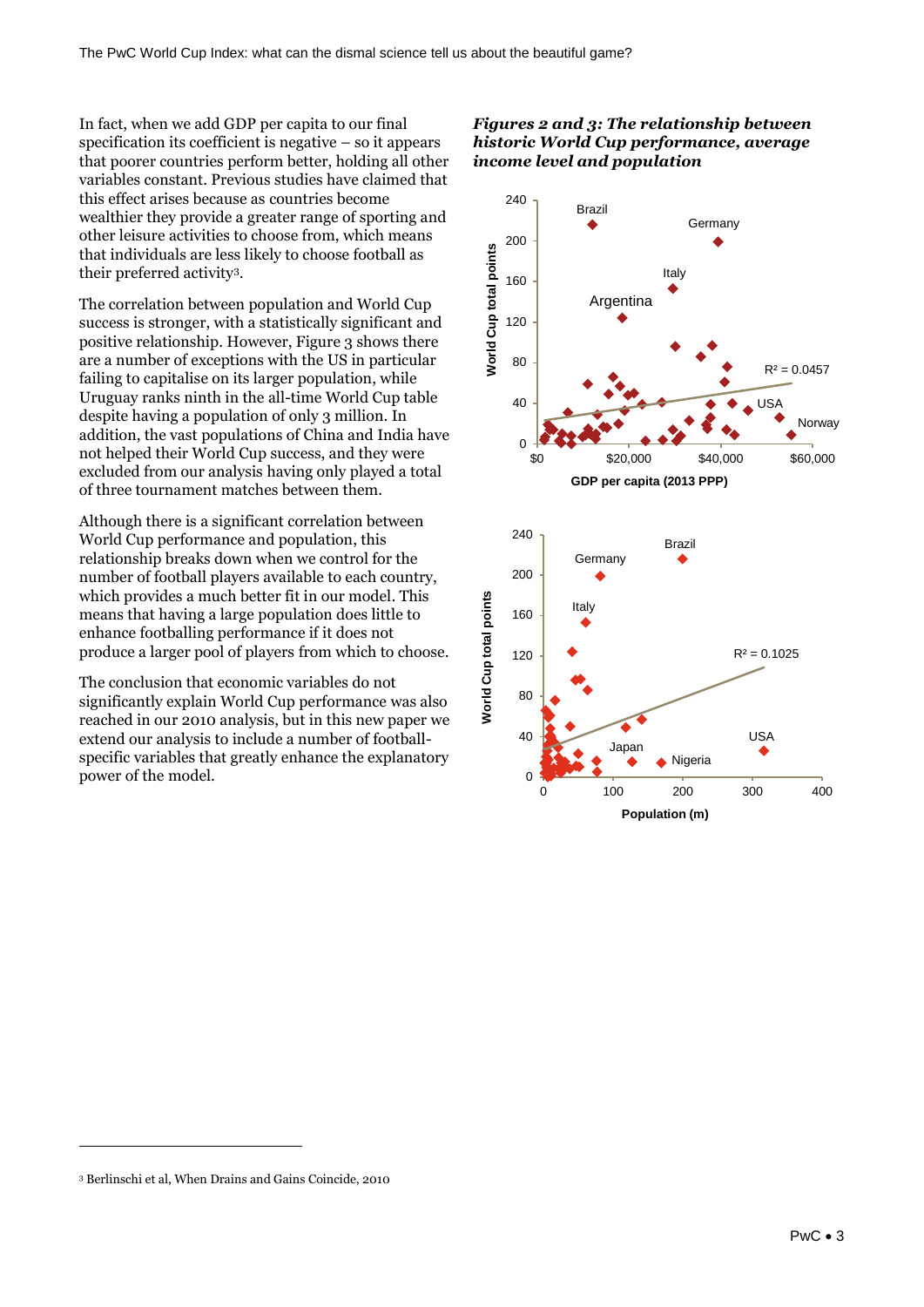## <span id="page-5-0"></span>*Quantity of players and footballing interest is important to success*

Our analysis confirms the intuitive finding that countries with a greater pool of football players to choose from perform better at the World Cup. This was a strong statistical relationship, with the number of players explaining around 50% of the variation in countries' World Cup performance, as compared to only 10% for total population.

Using the logarithm of registered players provides a similar level of fit, which indicates that there aren't any significant diminishing returns to scale from the number of football players. This means that Germany reaps the full benefits of its 6 million-strong pool of registered football players, the largest by some distance. The next largest is the US with over 4 million, although this figure includes a much larger proportion of female players than other countries, so its relationship with male success in the World Cup is likely to be less strong. Both of these data points are excluded from Figure 4 to demonstrate the correlation for the other countries. England lies on the trend line, with its historic World Cup performance in line with expectations given its number of registered players.

It is sometimes claimed that a joint UK or GB team (as in the Olympics) might have had more success in the World Cup than the home nations competing individually. If Wales, Scotland and Northern Ireland were added to the England team, this would increase the quantity of players available by around 200,000, which according to our model would have earned England an additional 2 points, equivalent to less than one extra win over the last 19 World Cups.

We found that a country's interest in football was as important as the quantity of players available, as shown in Figure 5. We used the average attendance at club football matches in the top-tier division of each country as a proxy for footballing interest.

Germany, England and Spain have the highest club football attendances respectively, which is not surprising given their reputation as Europe's most prestigious leagues. Brazil and Argentina have a better World Cup record than their club football attendances suggest, which is driven by the high level of exports of their footballers to European leagues, decreasing the quality of their domestic leagues.



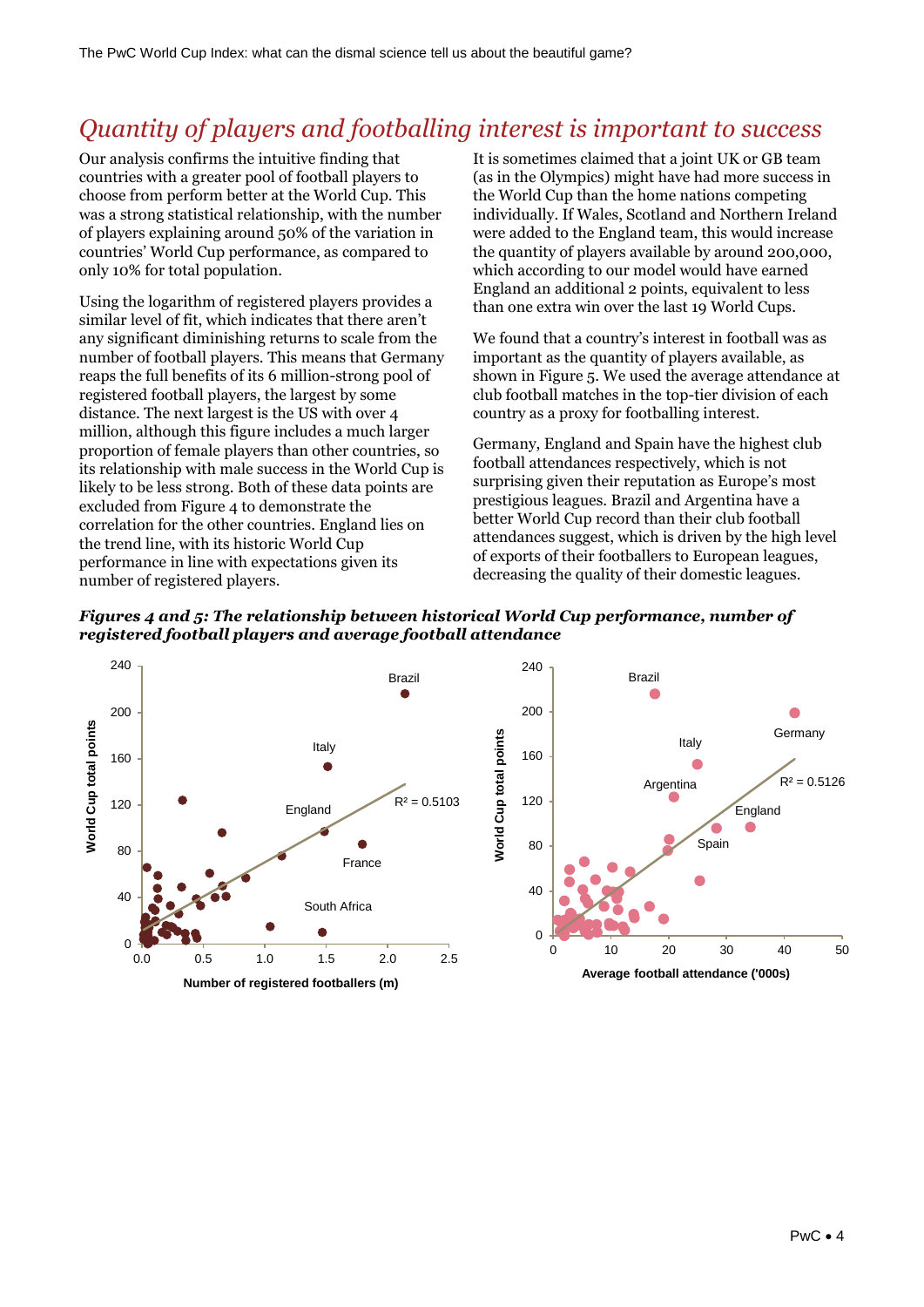### <span id="page-6-0"></span>*Tradition matters… but so does recent form*

We found that the footballing 'tradition' of a country is important in explaining historic World Cup success, in the same way that a winter sports tradition allowed certain countries to consistently over-perform in the Winter Olympics.

Having played competitive football for the longest time, the two continents with the greatest footballing tradition are Europe and South America. Including dummy variables for each of these two continents (a variable with a value of 1 if the country is from the continent and a value of 0 otherwise) has a positive and statistically significant effect on World Cup performance. The coefficients on these variables suggest that, after accounting for our other factors such as the number of registered players and average attendance, countries from South America and Europe on average have collected an additional 40 and 29 points respectively compared to countries from other continents.

Also, countries with a tradition and enthusiasm for football are more likely to bid to host the World Cup, so we also included an indicator for countries which have bid to host the World Cup at least three times. Instead of these variables, we could have proxied for tradition by using the number of years each national FA has been established, or the

number of years since their first World Cup appearance, but these alternatives fit slightly less well in our model and so were not used.

While long-term tradition matters, recent form is also very important. We used a time series analysis to analyse performance in individual World Cup tournaments, and found that performance in the last two World Cups was significant in explaining current performance.

For a wider measure of current form FIFA ranking points could be used instead, which take into account performance in all international matches, and also take into account the difficulty of the opposition. We could not include FIFA ranking points in our time series model as they were only introduced in 1992 and have undergone numerous methodological changes which means that they are not easily comparable over time.

However, we modelled the relationship between FIFA rankings points and World Cup performances for the year 2010 only, which revealed a strong correlation between the two. We found that an extra 50 FIFA ranking points is associated with a country progressing one further round in the World Cup, which is a strong impact given that the current difference in ranking points between the top two ranked teams (Spain and Germany) is 120.

### *Home advantage bodes well for Brazil… and for the rest of South America*

We found in previous modelling work that host countries tended to significantly outperform their prior or subsequent medal totals at the Olympics, and this trend thankfully continued at London 2012. The footballing evidence for a host country advantage appears just as compelling, as shown in Figure 6 below. Since 1950, host countries have produced a better performance when hosting the World Cup compared to their previous tournament in every year apart from 2006. In that year, Germany reached the semi-finals as host, compared to finishing runnerup in 2002.

Our time series analysis shows that home country advantage is equivalent to progressing an additional two rounds on average, and this pattern is evident in Figure 6. We also found a smaller, but statistically significant, impact of 'home region' advantage, where countries perform better in their own continent.

This home region effect may reflect a mix of stronger home crowd support and familiar climatic conditions. A European country has never won a World Cup held in the Americas, while only once has a South American country won the World Cup in Europe (Brazil in 1958). The spoils of the two World Cups held outside of Europe and the Americas (South Korea and Japan in 2002 and South Africa in 2010) have been shared equally between Europe and South America.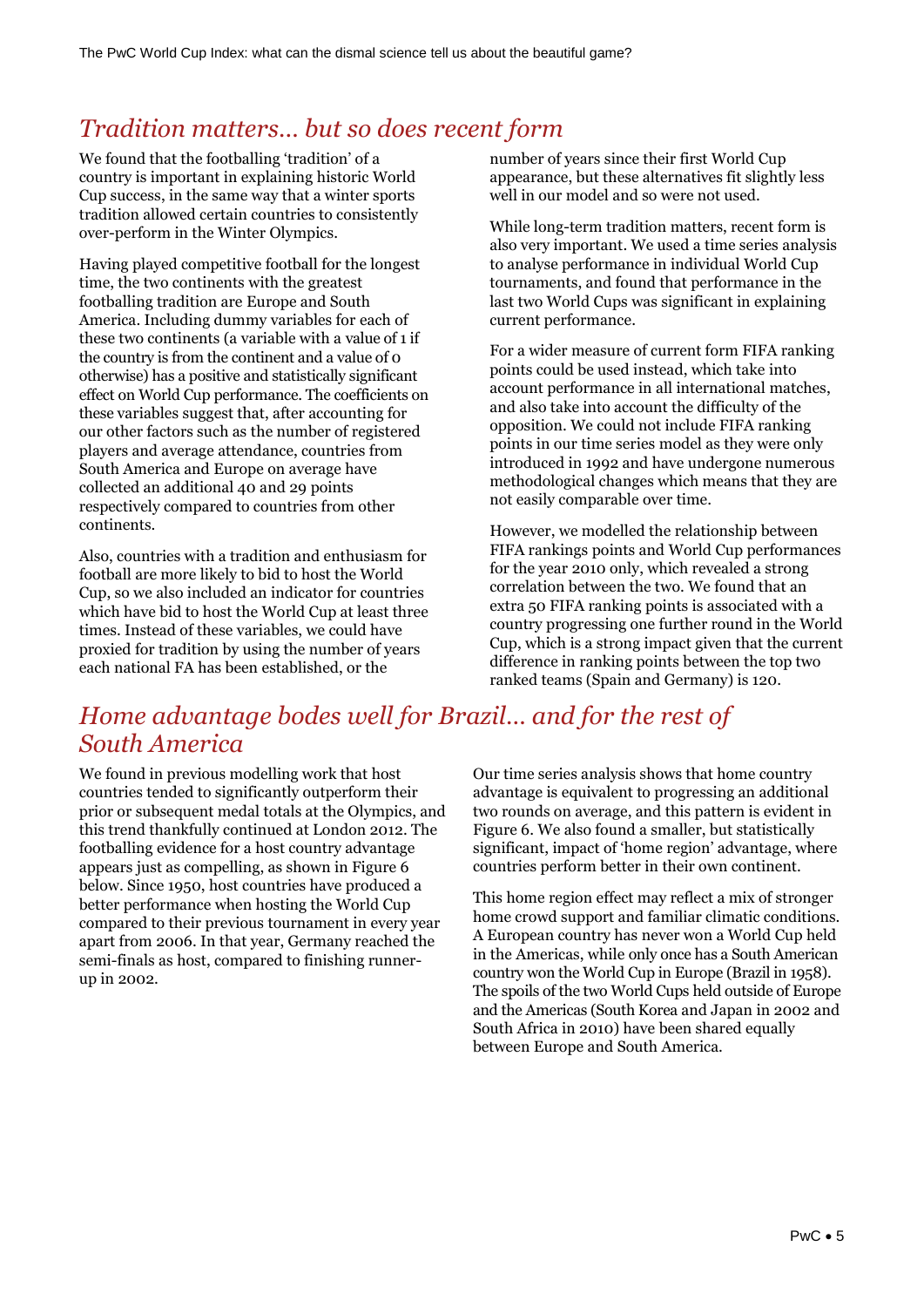

### *Figure 6: Host country performance at the World Cup*

### <span id="page-7-0"></span>*Are England perennial underachievers?*

We have therefore established several variables which explain, to some extent, the differences in historic World Cup performance across countries. These are the number of registered football players, attendance at top division club matches, number of bids to host the World Cup, and whether the country is from Europe or South America.

Using a regression model, we can produce estimates of how each country would be expected to perform given their endowments of these different variables. The model is discussed in more detail in the Annex.

Our estimates of each country's total World Cup points compared to their actual points is shown in Figure 7 below, which reveals whether each country has under or overachieved relative to model estimates. Brazil is clearly the most considerable overachiever, collecting an additional 95 World Cup points compared to our model estimate, which is equivalent to an additional 31 wins. They have

consistently had greater success than other countries with a similar pool of registered players and level of club attendances.

England's reputation among some as perennial underachievers is somewhat justified in our model. They have collected 26 fewer World Cup points than estimated, which is equivalent to an additional eight wins and two draws over the course of 19 tournaments. The largest underachievers are in fact the USA, who should have collected an additional 76 points according to our model, given their abundance of registered football players and that they often bid to host the tournament. However, it should be noted that this estimate does not take into account the fact that a larger proportion of the USA's total registered players are female than other countries, which may mean that their underachievement should not be quite as large. The USA do have a much better record in the Women's World Cup, which is consistent with the greater pool of registered female players there.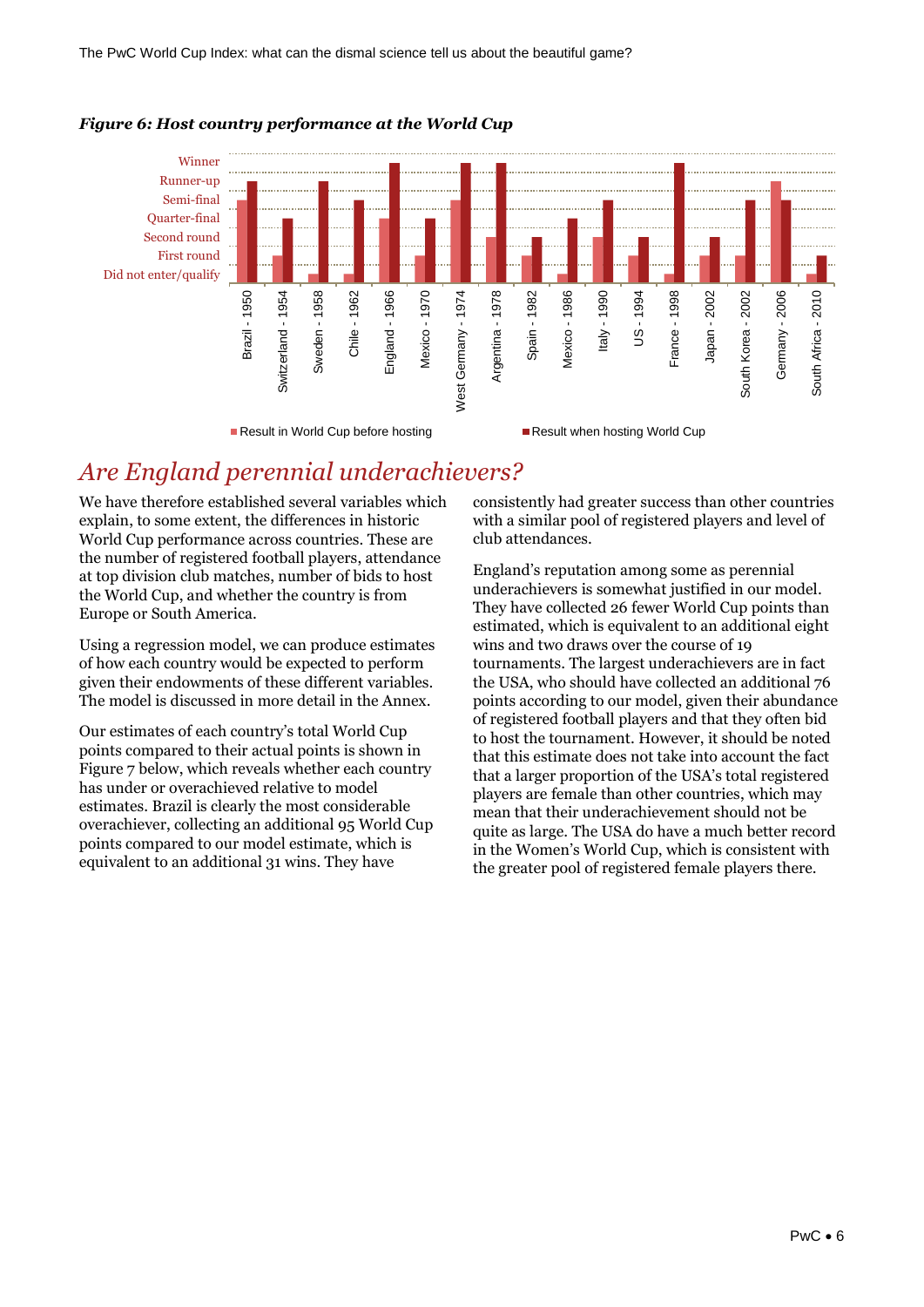

#### *Figure 7: Model estimates vs actual historic World Cup performance*

## <span id="page-8-0"></span>*Who is in the 'Group of Death'?*

When the World Cup draw is made, one area of fervent debate is which group is the most difficult, often referred to as the 'Group of Death'. It appears that opinion is divided on which is the Group of Death for the 2014 World Cup, and there have already been attempts to quantify the strength of each World Cup group4. Using the information we have gained in our econometric analysis, we add to this debate by identifying our own 'Group of Death'.

We have already established a number of variables which correlate with historic World Cup success, so we have combined these with a measure of current form (using FIFA rankings) to gauge the strength of each team. To create a single indicator for team strength, which we refer to as the 'PwC World Cup Index', we normalised each variable and applied the following weightings:

- Current form proxied by FIFA ranking, weighting  $= 35\%$
- Home advantage 2 for the host, 1 for South America, 0.5 for Central America and 0 for all other countries, weighting = 30%
- Quantity of players proxied by number of registered football players, weighting = 10%
- Footballing interest proxied by club football attendances, weighting = 10%

-

 Tradition – 1 if the country is from South America/Europe and an extra 1 if it has bid to host the World Cup at least three times, weighting = 15%.

The weightings were based on our analysis of the strength of the historical correlation between each variable and World Cup performance, but with an overlay of judgement to reflect the latest available data on current form. The latter was weighted most heavily because our analysis showed that a small increase in FIFA rankings is associated with a large increase in the likelihood of a country progressing further in the tournament.

The estimated PwC World Cup Index can be used as a yardstick to judge the performances of countries at the 2014 World Cup. From Figure 8 below, Brazil's combination of footballing tradition and home advantage suggests that they are the favourites based on our index. With the potential economic and sporting gains from hosting a mega-event, Brazil will be looking to win both off the pitch and on the pitch this summer, and our index suggests that they are in a good position to do the latter.

But Brazil will not have it easy. The following three teams of Germany, Argentina and Spain would all be expecting to challenge hard and reach at least the semi-finals, with estimated World Cup strength noticeably greater than the countries below them. There is then a larger group of countries, including England in eighth place, who would be expected based on our index to be competing for a spot in the quarter-finals, given their relative strength.

<sup>4</sup> The Guardian, *Who has the hardest World Cup draw?, http://www.theguardian.com/football/interactive/2013/dec/1 8/world-cup-2014-draw-strength-of-schedule*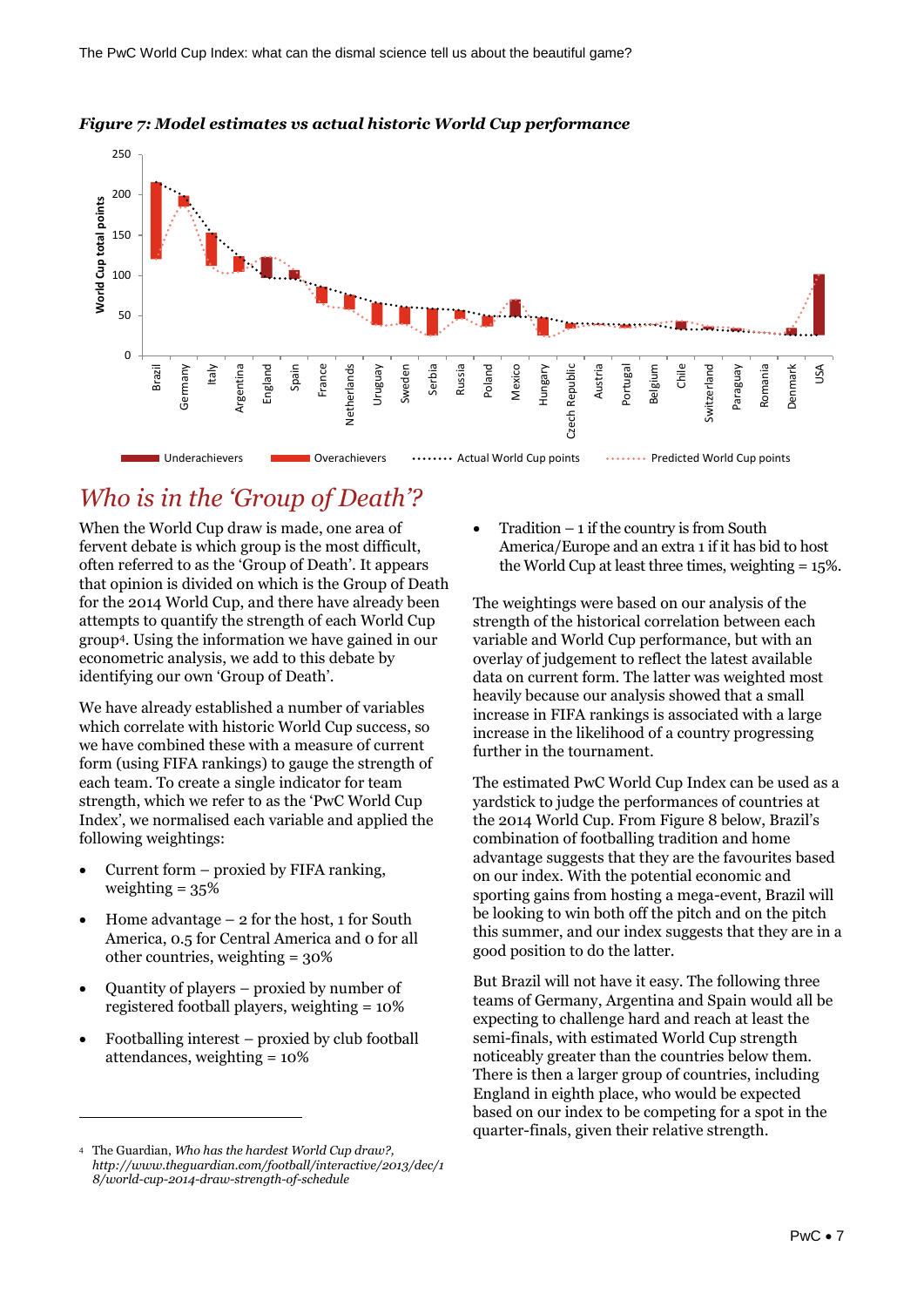

### *Figure 8: Estimated strength of selected teams in World Cup 2014*

We then added the estimated index scores of the countries in each World Cup group to determine which group contained the strongest combination of teams and was therefore the 'Group of Death'.

As shown in Figure 9, Group D and Group G are almost identical based on our index. Group D has a slightly higher total combined score, however, and is therefore deemed the Group of Death, given the collective tradition and pedigree of Uruguay, England and Italy. Although our indicator is clearly based on subjective weightings, Group D contains three

countries in the top 10 of the all-time World Cup table, that have won seven out of the 19 previous World Cups, so it does appear that this is a particularly strong group. However, Group G would be the Group of Death if we defined it as the combined strength of the top three teams, using the logic that only the top two countries qualify for the knockout stages. It has the lowest average FIFA ranking of any group, as well as the two countries with the largest pool of footballers, Germany and the USA, with a combined 10.5 million registered players.



### *Figure 9: The estimated strength of each 2014 World Cup group*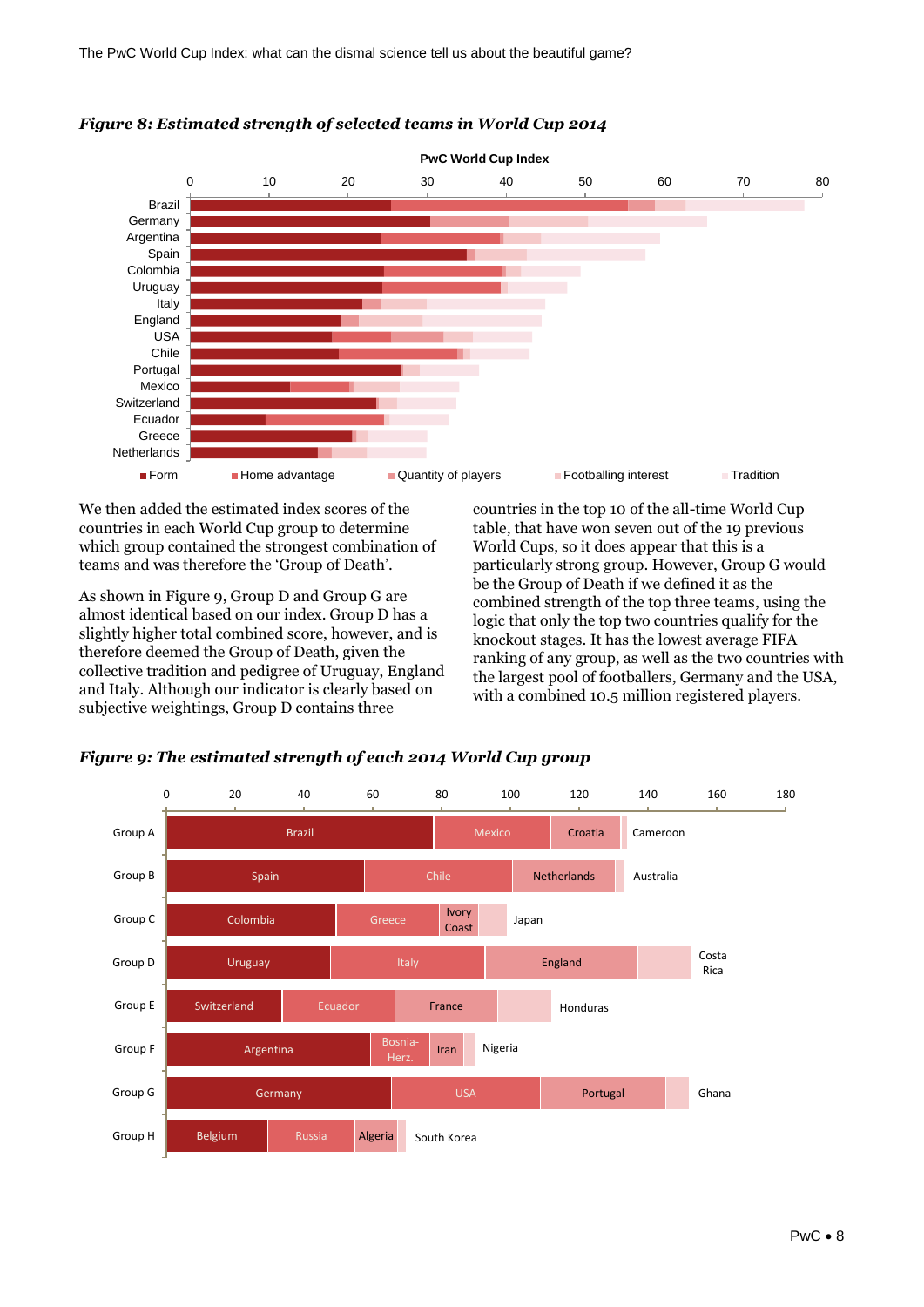### <span id="page-10-0"></span>*Annex: Technical details of regression models*

We have estimated two alternative regression models in this study, which are presented in Table 1 and Table 2 below. The first model is a cross-sectional regression of historic World Cup performance, where the dependent variable is total World Cup points – a measure which awards three points for a win, one point for a draw and zero points for a loss for each World Cup finals game played. The 56 countries which have appeared in at least 6 World Cup finals games were included in our model. We regressed total World Cup points against the following variables: GDP per capita, population, number of registered football players, average attendances at top division domestic football matches, a dummy variable for South American countries, a dummy variable for European countries, and a dummy variable for countries that have bid to host the current or previous World Cups at least three times.

Population and GDP per capita were insignificant and were therefore dropped from our final specification. The explanatory variables in our final specification were all statistically significant at the 5% level apart from average attendance, which was significant at the 10% level5. The constant was insignificant. The unit for average attendance was thousands and the units for registered players was hundreds of thousands – for example our model estimates that an additional million registered players would be associated with an additional 11 World Cup points.

### *Table 1: Regression results for Model 1*

| <b>Explanatory</b><br>variables | <b>Coefficient</b> | <b>Standard</b><br>error | t-statistic |
|---------------------------------|--------------------|--------------------------|-------------|
| <b>Constant</b>                 | (8.75)             | 6.80                     | (1.29)      |
| <b>Registered</b><br>players    | 1.10               | 0.47                     | 2.35        |
| <b>Average</b><br>attendance    | 1.26               | 0.70                     | 1.80        |
| <b>South</b><br><b>America</b>  | 40.02              | 10.50                    | 3.81        |
| <b>Europe</b>                   | 29.19              | 8.16                     | 3.58        |
| <b>Hosting bids</b>             | 43.58              | 14.32                    | 3.04        |

*R-squared = 71%, F=24.4*

-

The second model is a panel regression of the performances of each country in each World Cup. The dependent variable captured the round of the tournament that was reached, with the following scores allocated:

- 0 if the country is knocked out in the group stage
- 1 if the country reaches the round of 16
- 2 if the country reaches the quarter finals
- 3 if the country reaches the semi finals
- 4 if the country reaches the finals
- 5 if the country wins the World Cup

Using a panel regression meant that variables which change between each World Cup could be included, so the second model produced a different specification to the first one. We regressed World Cup performance against the following variables: GDP per capita, population, number of registered football players, average attendances at top division domestic football matches, a dummy variable for South American countries, a dummy variable for European countries, a dummy variable for host continent, a dummy variable for host country, and two variables to capture performance in each of the last two World Cups.

GDP per capita, population and average attendance were all found to be insignificant and were dropped from the final specification. The explanatory variables were all significant at the 5% level, apart from host continent which was significant at the 10% level.

#### *Table 2: Regression results for Model 2*

| <b>Explanatory</b><br>variables         | <b>Coefficient</b> | <b>Standard</b><br>error | t-statistic |
|-----------------------------------------|--------------------|--------------------------|-------------|
| <b>Constant</b>                         | 0.03               | 0.15                     | 0.22        |
| <b>Host country</b>                     | 1.69               | 0.31                     | 5.54        |
| <b>Host continent</b>                   | 0.25               | 0.14                     | 1.71        |
| <b>Europe</b>                           | 0.70               | 0.18                     | 3.96        |
| <b>South America</b>                    | 0.91               | 0.21                     | 4.22        |
| <b>Last World Cup</b>                   | 0.13               | 0.05                     | 2.36        |
| <b>Last but one</b><br><b>World Cup</b> | 0.16               | 0.06                     | 2.83        |
| <b>Registered</b><br>players            | 0.02               | 0.01                     | 3.80        |

*R-squared = 30%, F=22.2*

<sup>5</sup> These levels refer to there being less than a 5%, or less than a 10%, chance that, given the modelled correlation, the variables are not in fact related to World Cup performance after controlling for the other variables in the model. We therefore have a high degree of confidence (90-95% or more) that an underlying relationship does in fact exist.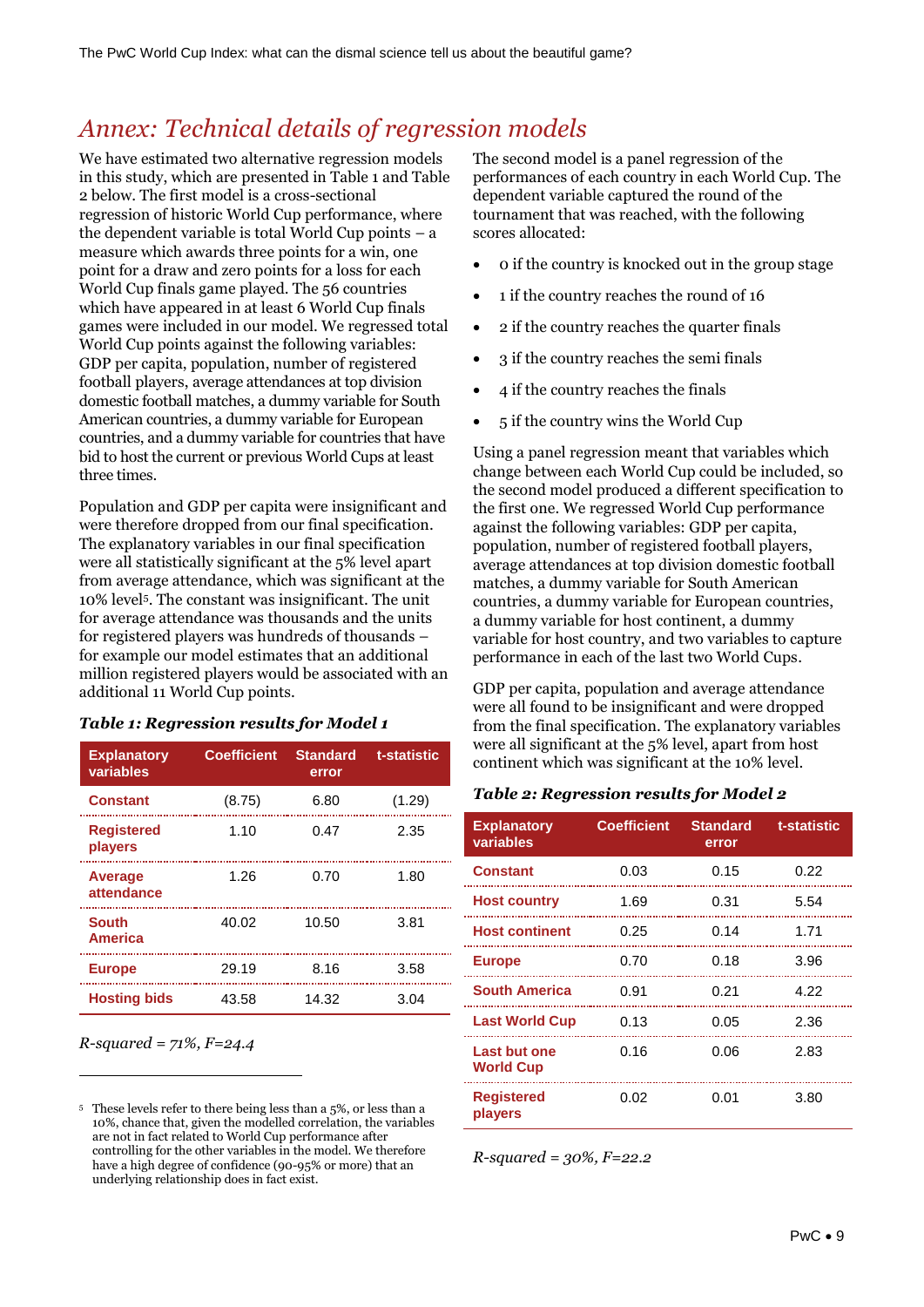### **Discussion of results: top-down vs bottom-up approaches**

In this paper we have identified the relationship between a number of variables and historic World Cup performance, and we have used these relationships to assess the varying prospects of countries competing in the 2014 World Cup. Although this top-down, quantitative approach is useful for explaining the common drivers behind World Cup success, on its own it cannot provide robust predictions of the likely outcomes in Brazil this summer.

This is because it does not capture bottom-up factors that affect teams such as the form of players, injuries such as those to the meniscus or metatarsal, the ability (or otherwise) to strike a stationary ball into goal from 12 yards out, or the opinions of experts regarding football ability, such as the 'golden generation' of Belgian players that have emerged in the last couple of years. Also, because the outcomes of the World Cup rest on the outcome of a small number of matches, where luck can play a major part, there is a small sample size to draw conclusions from.

For these reasons, it is difficult to produce reliable forecasts of the outcomes of the 2014 World Cup based on econometrics alone. However, we do not face these types of issues when forecasting in business, for example when projecting the growth of an industry. We can analyse a large number of repeated transactions such as sales, which provides a much greater sample size for analysis. Also, we can supplement our top-down quantitative approach with bottom-up analysis of microeconomic drivers and qualitative inputs from industry experts, to produce richer and more robust estimates.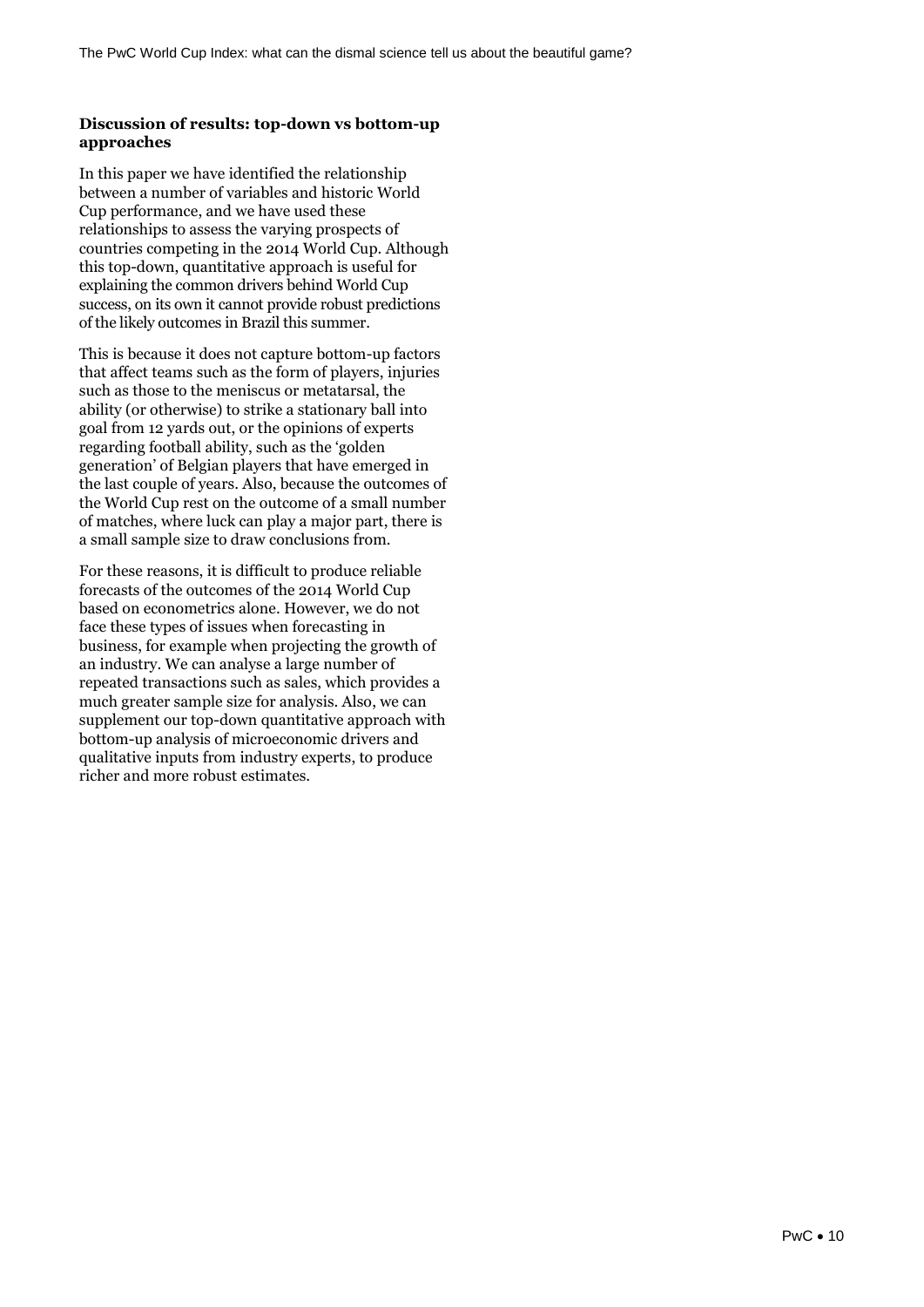## <span id="page-12-0"></span>*Contacts and services*

### **Report authors**

For more information about this report please contact one of the authors below:

### *John Hawksworth*

E: john.c.hawskworth@uk.pwc.com

T: +44 (0) 20 7213 1650

### *William Zimmern*

E: william.zimmern@uk.pwc.com T: +44 (0) 20 7212 2750

### *Dan Broadfield*

E: daniel.t.broadfield@uk.pwc.com T: +44 (0) 20 7213 3546

### **PwC's Economics and Policy team**

We help you understand how big economic, demographic, social, and environmental changes affect your organisation by setting out scenarios that identify growth opportunities and risks on a global, regional, national and local level. We help make strategic and tactical operational, pricing and investment decisions to support business value creation. We work together with you to achieve sustainable growth.

For more information about these services please visit our website[: http://www.pwc.co.uk/economics-policy.](http://www.pwc.co.uk/economics-policy)

### **PwC's Mega Events Centre of Excellence**

We help stakeholders of sports mega events to be more effective in the planning, preparation and staging of mega events. PwC's Mega Events Centre of Excellence comprises a network of professionals experienced in bringing value to all phases of the sports mega events lifecycle.

For more information about these services please visit our website[: http://www.pwc.com/sports-mega-events.](http://www.pwc.com/sports-mega-events)